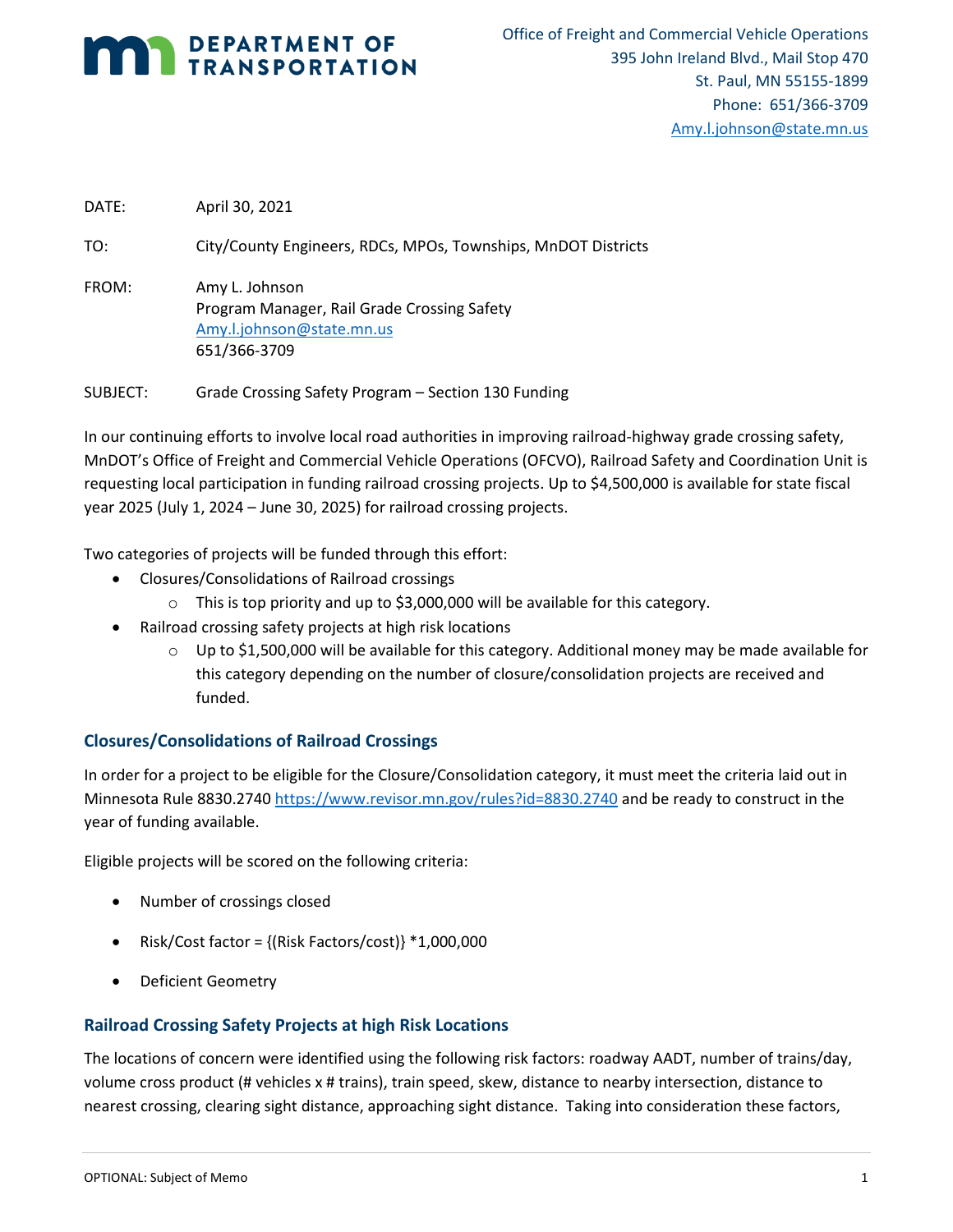each crossing was assigned a risk score from 0-9. These locations have been prescreened by the Engineers/Project Managers as a viable project. A list of potential locations can be found on page 3.

From the list of potential projects, please identify **your** top priority locations and send them to me by **June 30, 2021**. Once the solicitation period ends, each location will receive a score and ranked accordingly. The scoring for each candidate will be based on the following:

- LRA funding priority
- Magnitude of clearing sight distance restriction (4 points total, 1 for each quadrant)
- $(ADT * # of trains)/cost * 100$
- Non redundant crossing (no crossing within 5 miles)
- Cost participation over 10% (up to 2 points)

The road authority and RR will then be contacted and a diagnostic field review at the crossing will be scheduled with the Project Manager. Projects typically range between \$175,000 and \$350,000. Additional improvements may be required at the crossing (I.E. widening of the road, crossing surface extensions, sidewalk/pathway modifications, etc) that raise the cost above the typical range. These improvements would be identified and discussed during the diagnostic review.

The following information may be requested prior the diagnostic review:

- 1) The most recent traffic count (CSAH & MSAS recent counts are already available to OFCVO)
- 2) An evaluation of whether the crossing and/or adjacent crossings can be closed or consolidated (costs associated with closing and consolidating crossings are eligible for funding)
- 3) Plans for any future road work
- 4) Information and traffic projections for any development

The Excel spreadsheet (Rail Grade Crossing Safety Solicitation) contains all passive, public, open railroad crossings in Minnesota. If you do not see a passive crossing in your jurisdiction listed as a potential project on page 3 to be funded in state fiscal year 2025, open the spreadsheet and sort by your county to find it. The total risk factors present at each crossings are listed in column AH. If you have more current information for your crossing(s), such as AADT, please provide us with that information. The spreadsheet can be found here: <http://www.dot.state.mn.us/ofrw/railroad/safety.html>

MnDOT was informed by Federal Highway Administration that the Section 130-Grade Crossing Safety Program is no longer able to fund 100% of the project costs. Effective immediately, a 10% match from a non-federal source is required. The latest Federal Share for Selected Programs guidance Fact Sheet [\(www.fhwa.dot.gov/fastact/factsheets/federalsharefs.cfm\)](http://www.fhwa.dot.gov/fastact/factsheets/federalsharefs.cfm) was updated and vetted per FAST Act. It identifies the Rail-Highway Crossings Program federal share at 90% with no eligibility for 100% funding.

Please share this information with your smaller local agencies and submit all requests by **06/30/2021** to [amy.l.johnson@state.mn.us](mailto:amy.l.johnson@state.mn.us) or the address above. Your participation is greatly appreciated.